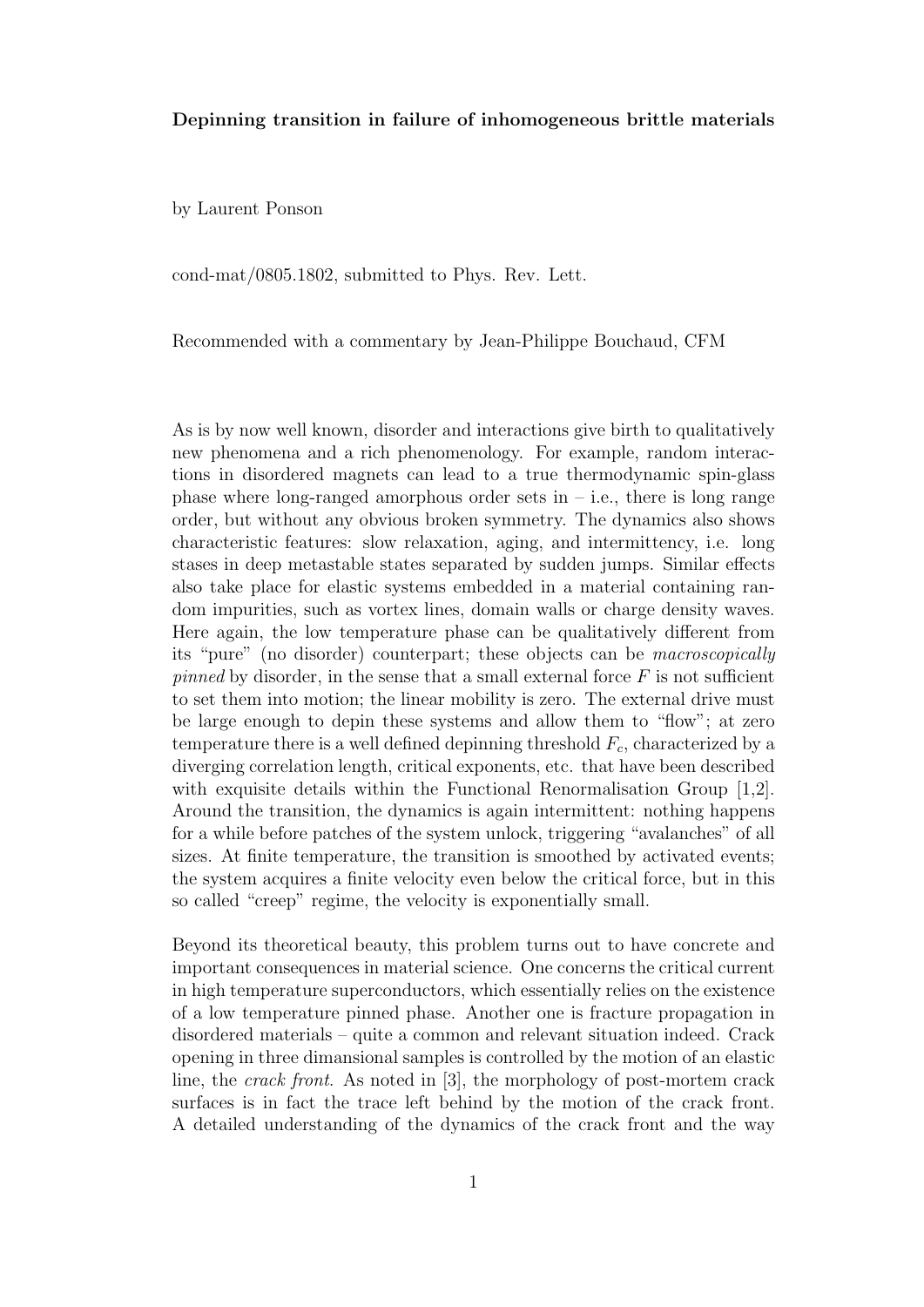it interacts with the inhomogenities of the material is obviously crucial to determine the resistance to failure of these materials, and the speed at which a micro-flaw will size up to become a macroscopic crack.

The relevance of the depinning transition for crack propagation was suggested experimentally in the mid-nineties [4], but plasticity adds a level of complexity that prevents direct comparison with theoretical and numerical predictions for elastic (albeit long-ranged) models. While some progress had been made on model systems where the crack is confined in a plane [5], the work of Laurent Ponson aims at establishing in a *quantitative* fashion the relevance of these elastic models for the fracture of brittle three dimensional disordered materials. The choice of a brittle rock allows one to belittle the role of plastic deformation. The main result of this work is the determination of the velocity of the crack as a function of the driving force, spanning four orders of magnitude in velocity (from 50  $\mu$ m s<sup>-1</sup> to 50 cm s<sup>-1</sup>). This allows one to see a clear crossover between a creep, intermittent regime and a steady motion regime above a certain threshold  $F_c$  that corresponds to the onset of material failure. The velocity  $V(F)$  appears to grow in that regime as a power law:  $V \propto (F - F_c)^{\theta}$ , as predicted by the theory. The value of  $\theta \approx 0.8$ is furthermore in good agreement with theoretical and numerical estimates. The parameters describing the creep regime can also be rationalised using the elastic model and reasonable order of magnitude estimates. Another prediction of the elastic model is that the out-of-plane deformation of the crack front (the only one that can be observed post-mortem on fracture surfaces) decouples from the critical dynamics of the in-plane deformation; this seems to be also borne out by observations [6].

This work seems to me very important as it gives quantitative credit to the idea that the depinning transition is relevant to describe fracture in disordered materials. Other, more detailed predictions of the Functional Renormalisation Group theory can probably be tested as well, which makes fracture an exciting test-bed for these ideas. The next step to account for materials of more relevance in practice. This requires including plasticity and cavity nucleation into an effective description in terms of line dynamics – a major challenge indeed.